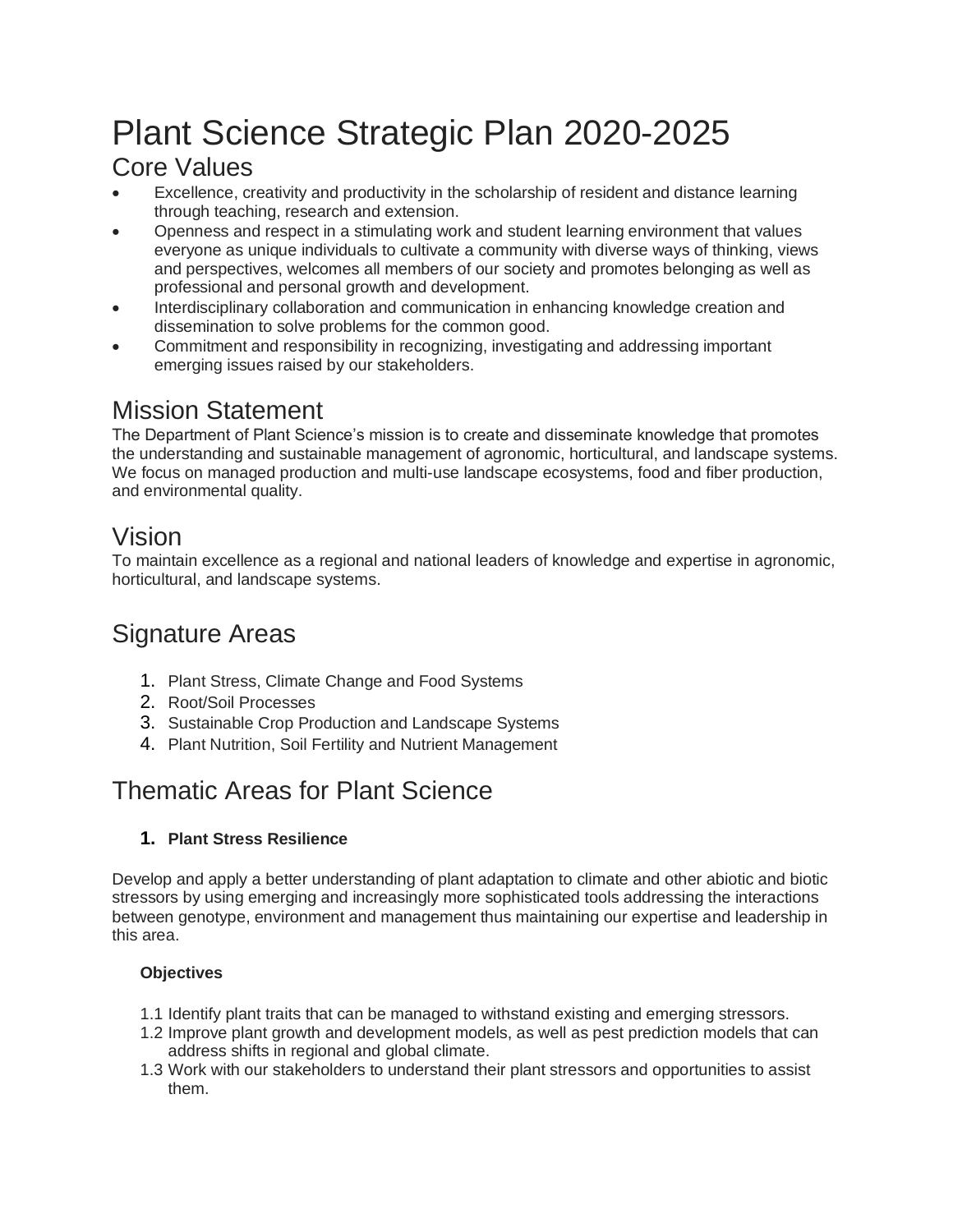#### **Action Items**

- 1.1 Develop expertise of faculty, graduate and undergraduate students, staff and extension educators in techniques and tools to identify plant physiological responses to stress and resilience traits.
- 1.2 Identify diverse stakeholder groups and approaches to reach underserved stakeholders.
- 1.3 Improve and sustain our facilities for research, teaching and extension work in plant stress resilience.

#### **2. Root and Rhizosphere Biology**

Advance expertise in root biology and interactions with symbionts to create resilient crops and improved management of agricultural and landscape systems thus maintaining our expertise and leadership in this area.

#### **Objectives**

- 2.1 Identify plant root traits to improve nutrient and water capture under growth limiting conditions.
- 2.2 Identify rhizosphere organism and plant interactions for enhanced plant productivity and resilience.
- 2.3 Identify and develop plants with root systems that may enhance soil carbon storage and improve soil quality.
- 2.4 Work with our stakeholders to understand their plant root and rhizosphere needs to assist them.
- 2.5 Develop expertise of faculty, students, staff and extension educators in techniques and tools to enhance plant root and rhizosphere interactions for plant productivity and resilience.

#### **Action Items**

- 2.1 Develop expertise of faculty, graduate and undergraduate students, staff and extension educators in techniques and tools in root biology and interactions with symbionts.
- 2.2 Identify diverse stakeholder groups and approaches to reach underserved stakeholders.
- 2.3 Improve and sustain our facilities for research, teaching and extension work in root biology and interactions with symbionts.

#### **3. Resilient, Regenerative and Sustainable Agriculture Systems and Landscapes**

Advance expertise to design agricultural and landscape systems that can recover from perturbations, improve the ecosystem and human community conditions, and persist into the future while increasing profitable yields and ecosystem services.

#### **Objectives**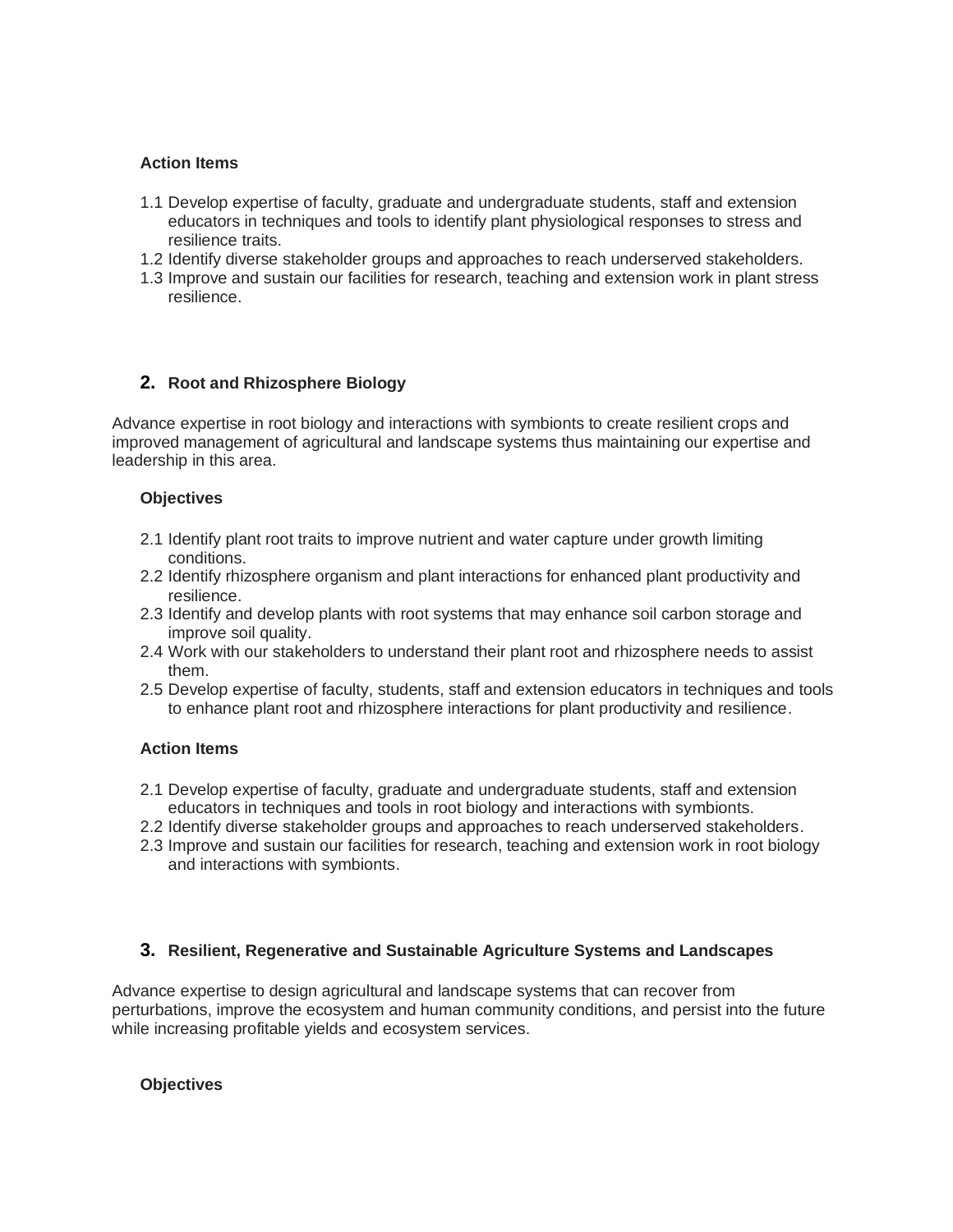- 3.1 Identify plant, crop, weed, soil, and water management practices that facilitate adaptation to climate, and other abiotic, and biotic stress.
- 3.2 Identify plant, crop, weed, soil and water management practices that impact the urban managed ecosystem.
- 3.3 Expand support to the organic farming community thorough research and extension activities.

#### **Action Items**

- 3.1 Identify and secure certified organic land for research and extension purposes and enhance funding opportunities.
- 3.2 Identify plant, crop, weed, soil, water and pest management practices that enhance longterm productivity and profitability while providing ecosystem services.
- 3.3 Integrate landscape design as an intrinsic aspect of agricultural systems management, considering site-specific and landscape level processes and feedbacks.
- 3.4 Develop expertise of faculty, graduate and undergraduate students, staff and extension educators in techniques and tools to identify plant, crop, weed, soil and water management practices for resilient, regenerative and sustainable agriculture systems and landscapes.
- 3.5 Identify diverse stakeholder groups and approaches to reach underserved stakeholders.
- 3.6 Improve and sustain our facilities for research, teaching and extension work in plant crop, weed, soil, and water management practices for resilient, regenerative and sustainable agriculture systems and landscapes.

#### **4. Digital Innovation**

We advance digital innovation by integrating models, proximal and remote sensing technologies as well as artificial intelligence to assimilate spatial and temporal data to improve agronomic, horticultural, and landscape systems.

#### **Objectives**

- 4.1 Enhance plant production and health utilizing existing and developing proximal and remote sensing technologies.
- 4.2 Utilize big data, machine learning, artificial intelligence and mechanistic models to develop the next generation of decision support systems for nutrient, water, and pest management.
- 4.3 Integrate our expertise with engineers, computer scientists and others to identify costeffective robotic and precision agriculture tools.
- 4.4 Develop expertise of faculty, graduate and undergraduate students, staff and extension educators in techniques and tools to advance digital innovation in plant ecosystem production and management.
- 4.5 Identify diverse stakeholder groups and approaches to reach underserved stakeholders.
- 4.6 Improve and sustain our facilities for research, teaching and extension work in digital innovation in plant ecosystem production and management.

#### **Action Items**

- 4.1 Develop expertise of faculty, graduate and undergraduate students, staff and extension educators in techniques and tools to advance digital innovation in plant ecosystem production and management.
- 4.2 Identify diverse stakeholder groups and approaches to reach underserved stakeholders.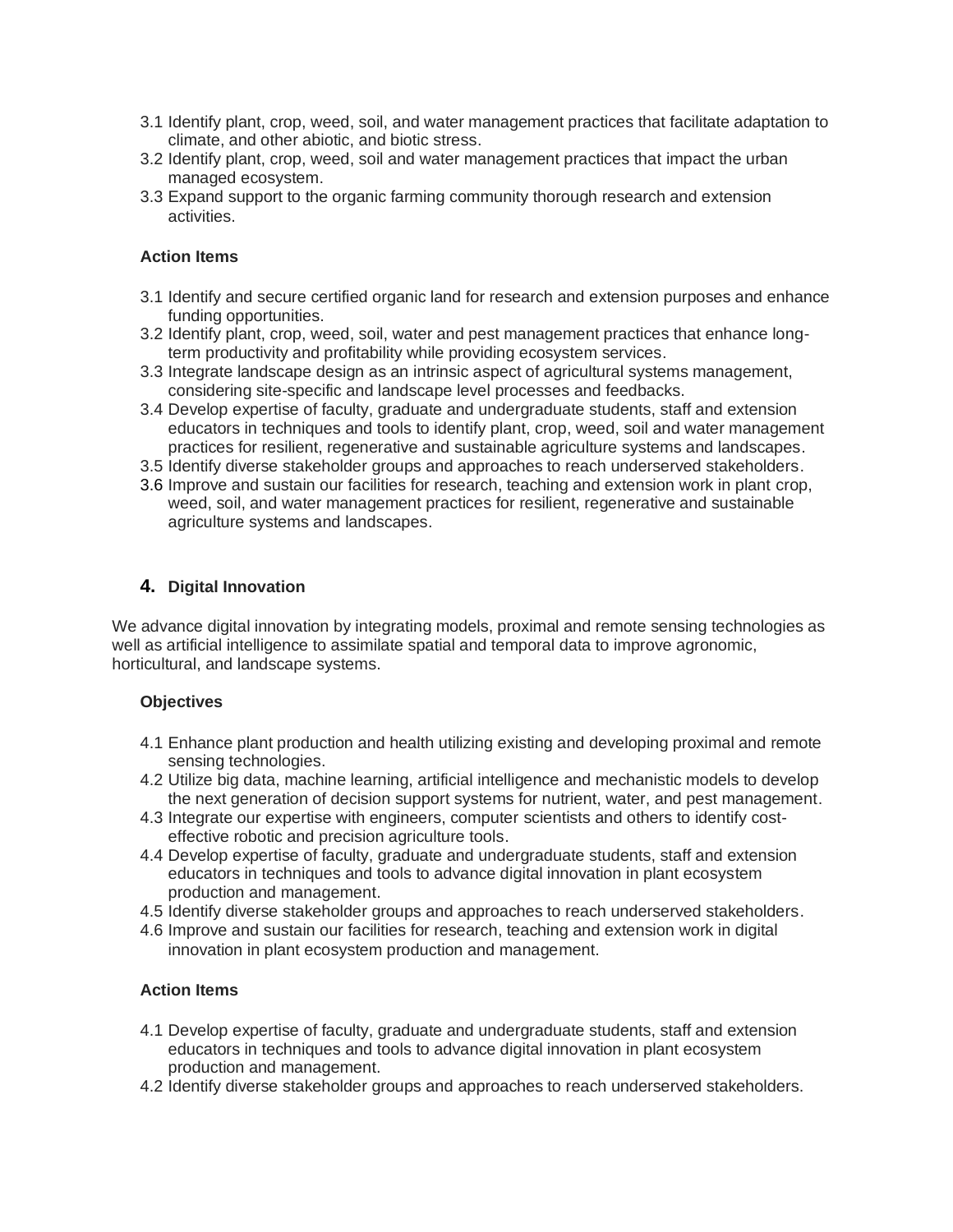4.3 Improve and sustain our facilities for research, teaching and extension work in digital innovation in plant ecosystem production and management.

#### **5. Nutritional Quality of Plant Foods for Human and Animal Health**

We advance the study of plant nutritional quality and beneficial secondary metabolites through plant biology, genetics, and crop management including postharvest physiology.

#### **Objectives**

- 5.1 Breed plants for improved nutritional value.
- 5.2 Determine the effects of production practices and environment on plant food nutritional value.
- 5.3 Identify production practices and postharvest management practices that enhance and protect plant food nutritional value.
- 5.4 Enhance our understanding of therapeutic and medicinal plant products.

#### **Action Items**

- 5.1 Develop expertise of faculty, graduate and undergraduate students, staff and extension educators in techniques and tools to improve and protect plant nutritional traits.
- 5.2 Identify diverse stakeholder groups and approaches to reach underserved stakeholders.
- 5.3 Improve and sustain our facilities for research, teaching and extension work to improve and protect plant nutritional traits.

### Institutes, Centers and Initiatives

The Department of Plant Science is a leader in numerous areas represented by the Plant Institute, various formed centers of excellence and collaborative relationships. Emphasis should be on enhancing the visibility and productivity of each of these initiatives.

- 1. Leadership in the Plant Institute
- 2. Leadership in Center for Root Biology
- 3. Leadership in Center for Turfgrass Science
- 4. Leadership in Center for Digital Agriculture
- 5. Involvement in the Institute for Sustainable Agricultural, Food, & Environmental Science (SAFES)
- 6. International Nexus (Nottingham Collaboration and other initiatives)

### Transforming Education

We transform plant science education through new and existing residential and extension programs.

1. Residential and Extension Education

Develop and enhance residential and extension education, through new, existing, and online courses and extension materials and programs. Enhance residential experiential learning and engaged scholarship.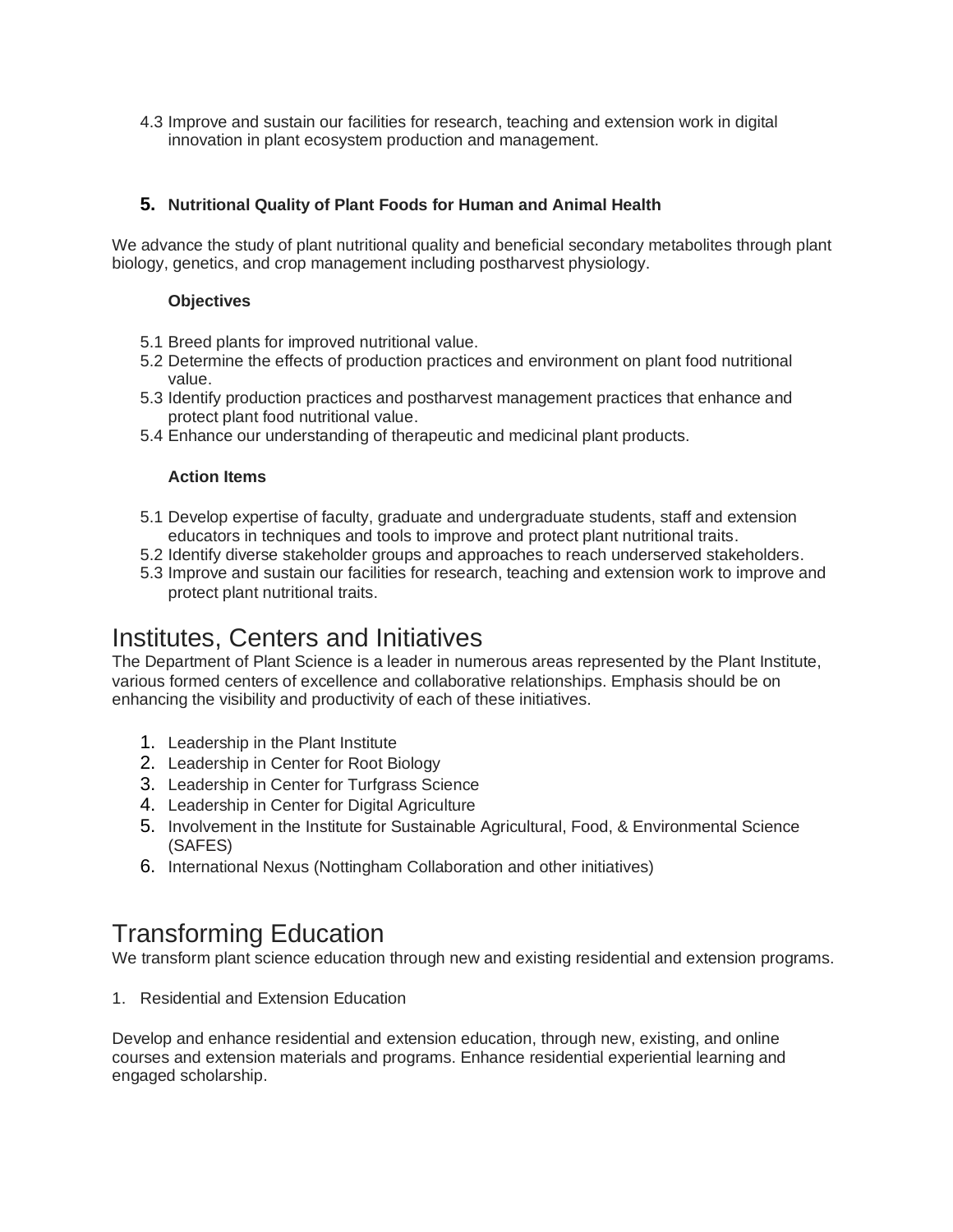- 1.1 Develop new general education courses (e.g., Cannabis 101, Landscape Light) to expose new students to our majors.
- 1.2 Determine the potential for existing classes to successfully launch through World Campus.
- 1.3 Utilize components of residential and online classes to develop segmented extension modules.
- 1.4 Implement new, engaging teaching methodologies into our courses including technologybased strategies.
- 1.5 Determine educational needs and learning preferences for underserved extension audiences. Develop targeted extension programming to connect with these audiences.
- 1.6 Develop innovative strategies for science communication to better message our science to extension audiences.
- 1.7 Develop new in-person and distance technologies to reach all extension audiences.

#### 2. Recruitment and Retention

Provide support for and develop new recruitment and retention activities to attract diverse students, extension stakeholders, extension educators, and tenure track faculty.

- 2.1 Enhance participation in existing high school recruitment activities (e.g., Governors School, FFA, etc.).
- 2.2 Develop new recruitment opportunities targeting under enrolled majors.
- 2.3 Develop and solicit input from focus groups within varies sectors of the industry.
- 2.4 Develop materials in additional languages (e.g., Spanish) to improve recruitment.

#### 3. Enhanced Facilities

Enhance or improve residential teaching and extension education facilities (greenhouses, teaching laboratories, research and teaching farms) to attract diverse new students, extension educators, and faculty.

- 3.1 Renovate and enhance wet labs and teaching spaces.
- 3.2 Update and improve field research facilities used for teaching and extension activities.
- 3.3 Better utilize greenhouse space for experimental learning within courses and extension activities.

### Engaging our Stakeholders

#### **Objective**

Continue to serve our industries by gathering input from stakeholders and customers to ensure we are working to find timely, researched-based solutions in the areas they care about most, and around the issues they face daily.

#### **Action Items**

- 1.1 Continue developing meaningful, science-based and unbiased educational programming.
- 1.2 Develop an emphasis on reaching and hearing from under-served stakeholders, in addition to traditional audiences.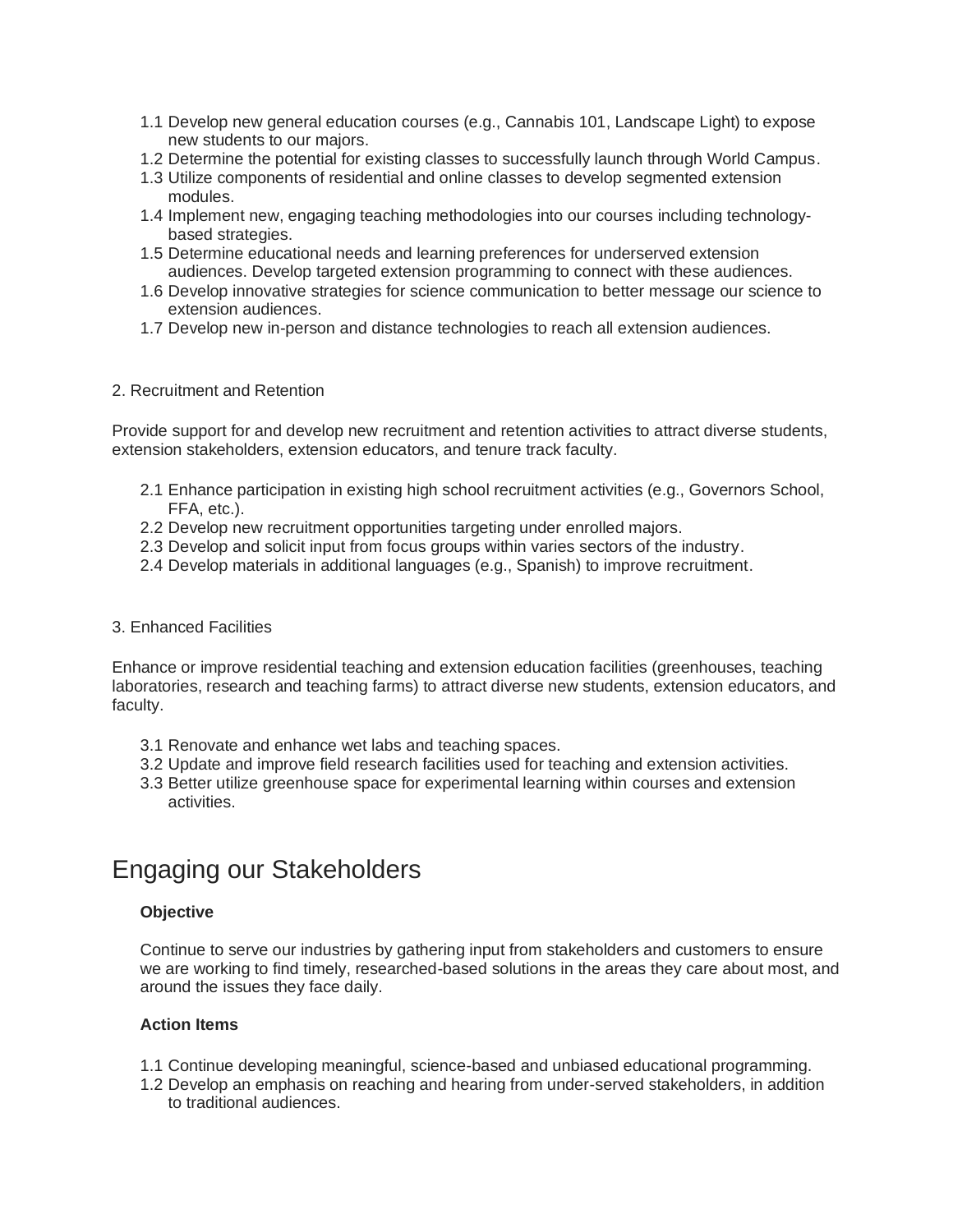- 1.3 Develop industry-specific advisory councils.
- 1.4 Develop innovative technologies to reach stakeholders, in addition to using traditional methodologies.
- 1.5 Use best practices in science communication to connect with stakeholders.
- 1.6 Partner with industry groups to develop educational programming with stakeholders and serve on their advisory councils and boards.
- 1.7 Engage stakeholders at high- and low-profile conferences, workshops and other events.

### Infrastructure for Plant Science

Recent and ongoing efforts promise to remedy some long-standing issues, but additional efforts are needed to improve facilities to enable us to:

- 1. compete for research funding in various areas.
- 2. conduct applied research needed by our stakeholders.
- 3. provide high-quality teaching programs.
- 4. provide high-quality extension programs.

## Diversity, Inclusivity and Belonging

#### **Objective**

The Department of Plant Science will strive to be represented by and serve a diverse community. This will be done by creating an atmosphere of inclusivity and belonging for all faculty, students and staff.

#### **Action Items**

- 1.1 Develop accounting practices for hiring and promotion to recruit and retain a diverse faculty and staff.
- 1.2 Develop mentoring practices for new faculty that includes addressing unique challenges faced by those belonging to underrepresented groups.
- 1.3 Participate in leadership trainings at the college and university level to promote the success of faculty, students, and staff belonging to underrepresented groups.
- 1.4 Develop recruitment, retention and accounting practices for increasing belonging for underrepresented students.
- 1.5 Encourage participation diversity, inclusion and belonging events and trainings throughout the college and university.
- 1.6 Dedicate time in department meetings to diversity, inclusivity and belonging topics several times a year.
- 1.7 Encourage students belonging to underrepresented groups to continue training through graduate school.

## Department Engagement in this Strategic Plan

In August of 2018 the Department of Plant Science's Advisory Committee recommended the following people serve on the Department Strategic Planning Committee: